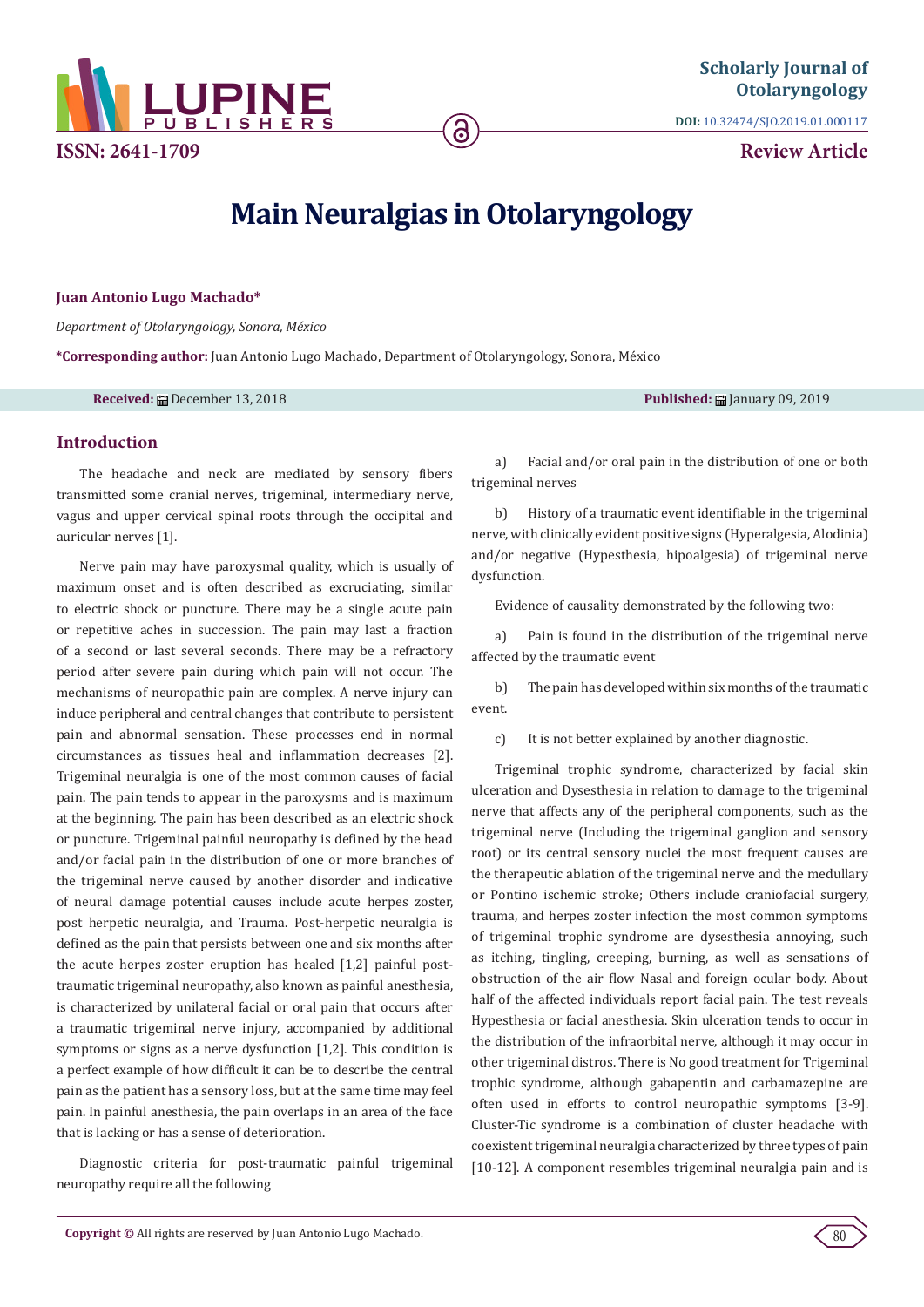paroxysmal, short-lived and severe. The second component is more like a cluster headache, albeit variable in length, with autonomic phenomena (e.g., ptosis, Miosis, tearing, conjunctival injection, rhinorrhea, nasal congestion). The third type of pain is a mixture of the first two and can be provoked by trigger points or by moving the neck. Cluster syndrome usually affects patients between 20 and 70 years of age. It may exist in chronic or episodic form (remissions and recurrences).

Glossopharyngealal neuralgia is defined as paroxysmal pain in areas innervated by the glossopharyngeal nerve and the auricular and pharyngeal branches of the vagus nerve there are numerous analogies with trigeminal neuralgia, with which it occasionally coexists, although the Glossopharyngeal neuralgia is much less common. Glossopharyngeal neuralgia is characterized by paroxysmal, severe, and stabbing pain that affects the ear, amygdalin fossa, base of the tongue, or below the angle of the mandible. Bilateral involvement has been reported in 12 percent of patient's typical triggers include chewing, swallowing, coughing, talking, yawning, certain tastes, or touching the neck or external auditory duct pain usually radiates towards Up from the oropharynx to the ear. The duration of severe paroxysms is from seconds to minutes, but there may also be a constant low-grade deaf background pain. Several dozen attacks can occur per day, sometimes waking the sleep patient. Some episodes may also be associated with an intense cough and/or hoarseness. Severe attacks have rarely been associated with bradycardia/asystole that cause syncope, probably because the entrance of the cranial nerve IX in the solitary tract has an effect on the dorsal motor nucleus of the cranial nerve X [11-17].

Diagnostic criteria for glossopharyngeal neuralgia, according to ICHD-3, require all of the following:

Recurrent paroxysmal attacks of unilateral pain in the distribution of the glossopharyngealic nerve

Pain has all four following characteristics:

- i. Lasting from a few seconds to two minutes.
- ii. Severe intensity.
- iii. As electric shocks, gunshots, stabbings or acute quality.

iv. Precipitates when swallowing, coughing, talking or yawning.

v. Is not better explained by another diagnosis [1].

As with trigeminal neuralgia, there are idiopathic and secondary forms of glossopharyngeal neuralgia. Secondary causes include demyelinating lesions, cerebellopontine angle tumor, peritonsillar abscess, carotid aneurysm and Eagle syndrome (in which the cranial nerve IX is compressed laterally against an ossified ligament) [18, 19].The evaluation of a patient with suspected glossopharyngeal neuralgia includes a thorough history, especially on the presence of triggers. Careful intraoral and neck examination should be done to help exclude local disease as a cause of pain [20,21]. imaging studies are suitable for discarding calcifications of the estilofaringeo ligament (Eagle syndrome) medical treatment of glossopharyngeal neuralgia is essentially the same as for trigeminal neuralgia. In addition, the application of local anesthetics to the oropharynx can prove both diagnostic and therapeutic. Surgical treatment is considered for patients who fail in medical therapy.

The neuralgias of the intermediary nerve of the facial nerve, is a rare disorder characterized by short paroxysms of pain that is deeply felt in the auditory canal. Other terms used are geniculada neuralgia or hunting neuralgia. Occipital neuralgia may be a cause of headache in the occipital region. It is described as a stabbing pain paroxysmal in the distribution of the occipital nerve major, minor and third, sometimes accompanied by decreased sensitivity or dysesthesia in the affected area. There may be sensitivity to the affected nerve. The third occipital head ache is similar to greater occipital neuralgia, but much less common. [22-24].

## **Conclusion**

Neuralgia is defined as paroxysmal pain in the distribution of a nerve, which otherwise has a normal function, while neuropathy is defined as an alteration of function or a pathological change in a nerve or nerves. Painful cranial neuralgias and neuropathies that because craniofacial pain include the following:

a) Trigeminal neuralgia, characterized by recurrent paroxysms of pain in the distribution of one or more branches of the cranial nerve V.

b) Trigeminal neuropathy Painful, defined by head ache and/ or facial in the distribution of one or more branches of the trigeminal nerve caused by another disorder and indicative of neural damage. Glossopharyngealal Neuralgia, defined as paroxysmal pain in areas innervated by cranial nerves IX and X.

c) The neuralgia of the medial nerve, a rare disorder characterized by short paroxysms of pain that are felt in the auditory canal.

d) Occipital neuralgia, characterized by paroxysmal stabbing pain in the distribution of the occipital nerve greater, lower or Third, sometimes accompanied by decreased sensitivity or dysesthesia in the affected area.

#### **References**

- 1. [Headache Classification Committee of the International Headache](https://www.ichd-3.org/wp-content/uploads/2018/01/The-International-Classification-of-Headache-Disorders-3rd-Edition-2018.pdf) [Society \(IHS\) \(2018\) The International Classification of Headache](https://www.ichd-3.org/wp-content/uploads/2018/01/The-International-Classification-of-Headache-Disorders-3rd-Edition-2018.pdf) [Disorders \(3rd edn\), Cephalalgia 38\(1\): 1-211.](https://www.ichd-3.org/wp-content/uploads/2018/01/The-International-Classification-of-Headache-Disorders-3rd-Edition-2018.pdf)
- 2. [Rowbotham MC \(2005\) Mechanisms of neuropathic pain and their](https://www.ncbi.nlm.nih.gov/pubmed/16385106) [implications for the design of clinical trials. Neurology 65\(12 Suppl 4\):](https://www.ncbi.nlm.nih.gov/pubmed/16385106) [66-73.](https://www.ncbi.nlm.nih.gov/pubmed/16385106)
- 3. [Elloumi Jellouli A, Ben Ammar S, Fenniche S, Zqhal M, Marrak H, et al.](https://www.ncbi.nlm.nih.gov/pubmed/14996399) [\(2003\) Trigeminal trophic syndrome: a report of two cases with review](https://www.ncbi.nlm.nih.gov/pubmed/14996399) [of literature. Dermatol Online J 9\(5\): 26.](https://www.ncbi.nlm.nih.gov/pubmed/14996399)
- 4. [Sadeghi P, Papay FA, Vidimos AT \(2004\) Trigeminal trophic syndrome-](https://www.ncbi.nlm.nih.gov/pubmed/15099331) [-report of four cases and review of the literature. Dermatol Surg 30\(5\):](https://www.ncbi.nlm.nih.gov/pubmed/15099331) [807-812.](https://www.ncbi.nlm.nih.gov/pubmed/15099331)